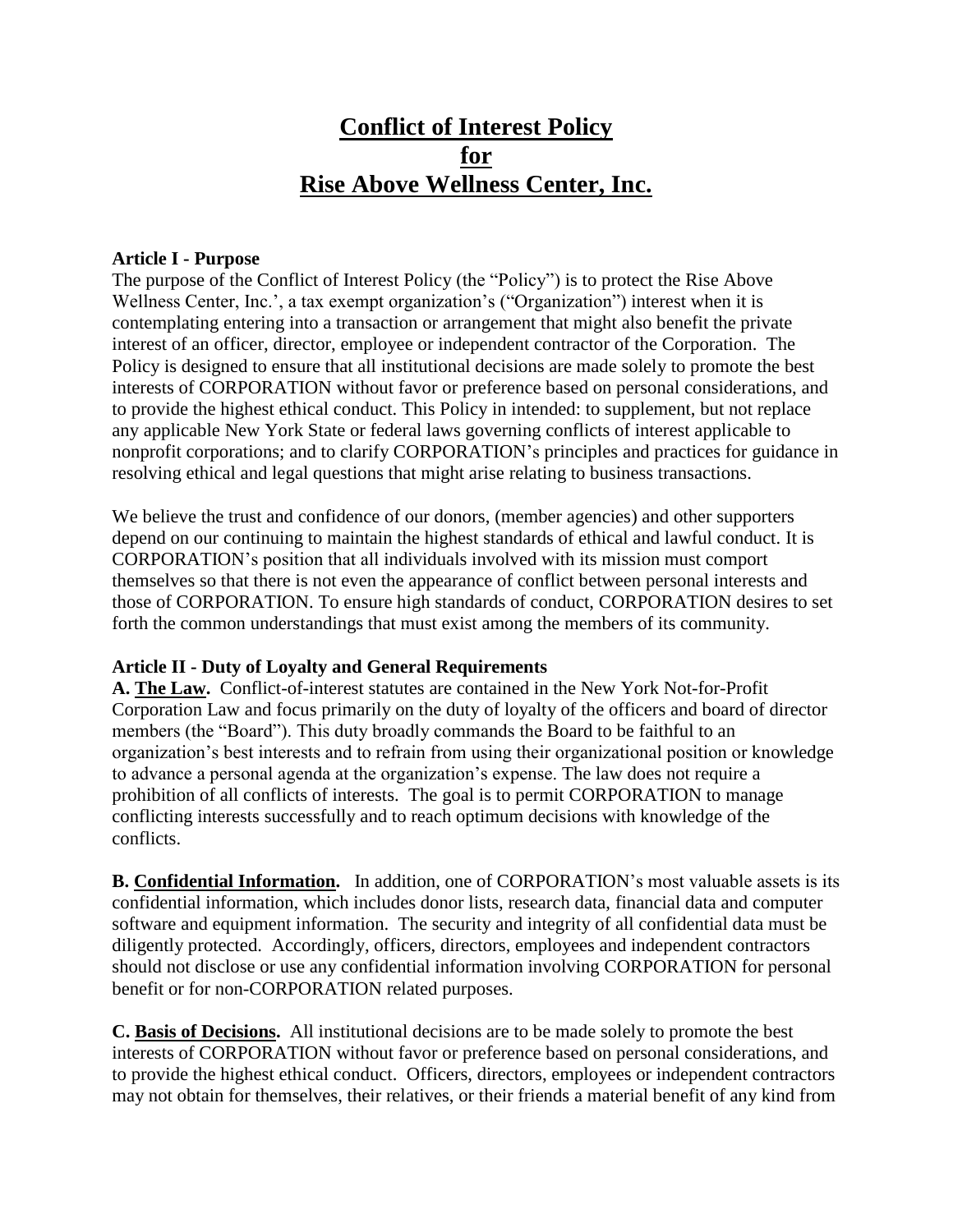their association with CORPORATION, or from the knowledge gained therefrom. The fairness of transactions involving potential conflicting interests is to be analyzed by comparing them with similar transactions negotiated by parties dealing at "arm's length" - that is, parties that have no other relationship and are presumed to base their decisions on rational economic interests. So long as transactions are disclosed to the Board, and the transactions are found to be in the best interests of CORPORATION, they may lawfully be undertaken.

#### **Article III – Definitions**

**A. Key Person**. **This term means: any person, other than a director or officer, whether or not an employee of CORPORATION, who: (i) has responsibilities, or exercises powers or influence over CORPORATION as a whole similar to the responsibilities, powers, or influence of directors and officers; (ii) manages CORPORATION, or a segment of CORPORATION that represents a substantial portion of the activities, assets, income or expenses for JCRC-N; or (iii) alone or with others controls or determines a substantial portion of CORPORATION's capital expenditures or operating budget.**

**B. Related Parties.** This term means: (i) any director, officer, committee member, employee, **independent contractor or Key Person** of CORPORATION; (ii) relatives of any such individuals in (i) which includes spouses or domestic partners, ancestors, siblings and halfsiblings or their spouses, natural or adopted children, grandchildren and great-grandchildren or their spouses; (iii) any entity in which any individual described in (i) or (ii) above has thirty-five percent (35%) or greater ownership or beneficial interest or if a partnership or professional corporation any ownership in excess of five percent  $(5\%)$ ; or  $(iv)$  any other entity or trust in which any individual in (i) or (ii) serves as a director, trustee, officers or employee or has a material financial interest.

**C. Related Party Transaction.** This term means: any transaction, agreement or other arrangement, including compensation, in which: one or more Related Parties would have a financial interest and CORPORATION would be a participant; **except that a transaction shall not be a Related Party Transaction if: (i) the transaction or the Related Party's financial interest in the transaction is de minimis; or (ii) the transaction would not be customarily reviewed by the Board or by Boards of organizations similar to CORPORATION in the ordinary course of business and is available to others on the same or similar terms.** 

**D. Covered Arrangement.** This term means each *proposed* transaction, agreement or other arrangement, including compensation, in which: (i) one or more Related Parties would have a financial interest and CORPORATION would be a participant (a Related Party Transaction); or (ii) there could be an actual or perceived conflict of interest for some other reason, including any transaction, agreement or other arrangement in which the interests of a Related Party could be seen as competing with the interests of CORPORATION.

**E. Compensation.** Compensation includes direct and indirect remuneration as well as gifts or favors that are substantial in nature.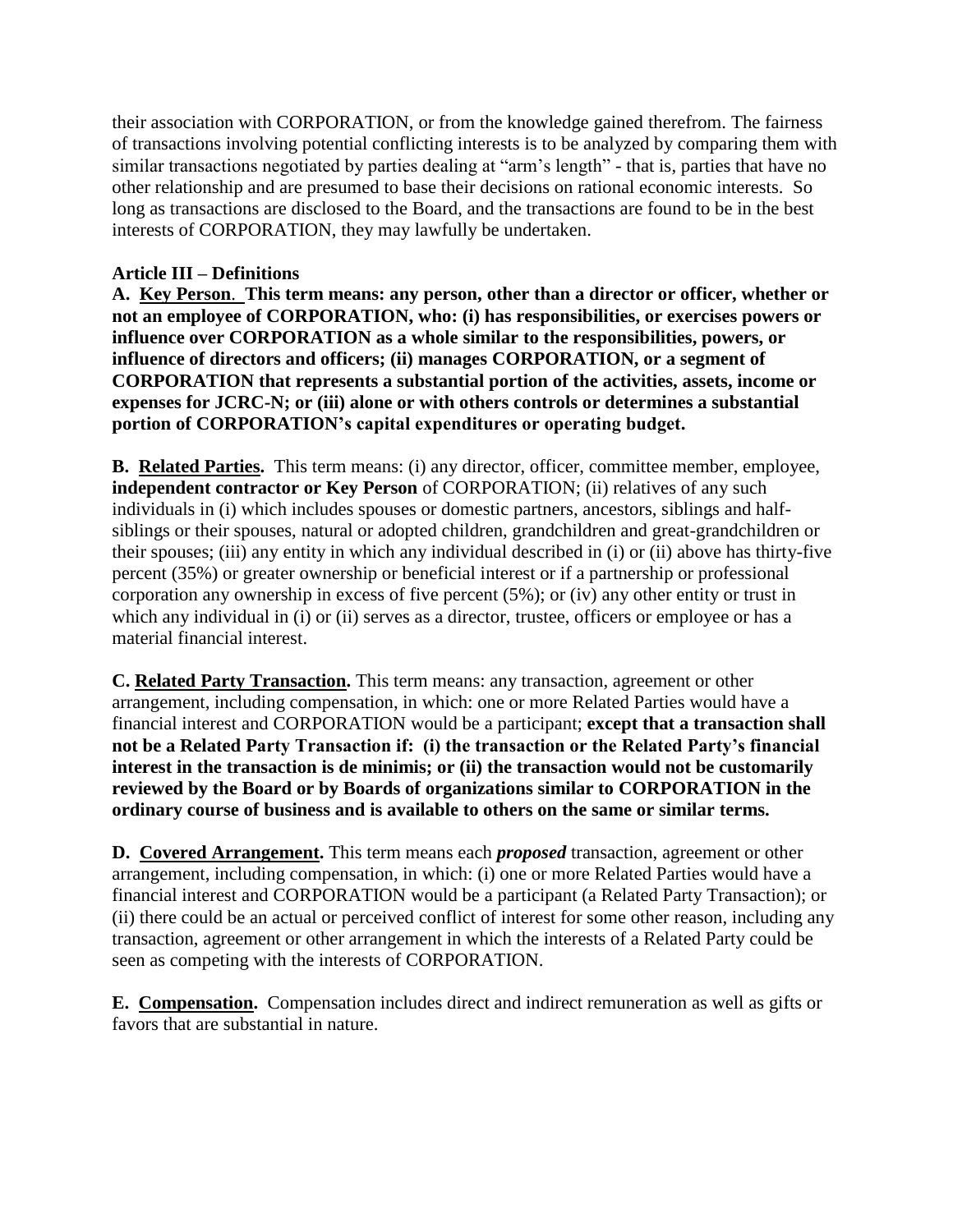### **Article IIV - Procedures**

**A. Duty to Disclose.** In connection with any actual or possible conflict of interest, a director, officer, committee member, employee or independent contractor must immediately disclose in writing the existence and nature of her/his financial interest to the Board of CORPORATION and/or members of any CORPORATION committee considering the proposed transaction or arrangement.

**B. Determining Whether a Conflict of Interest Exists.** After disclosure of a possible Covered Arrangement, the Related Party must leave the Board or committee meeting in which the transaction is discussed. Related Parties are not allowed to participate actively or aggressively as advocates on behalf of the Covered Transaction either formally at Board or committee meetings or informally through private contact, communication, and discussion. The remaining Board or committee members shall decide if a conflict of interest exists.

**C. Procedures to Address a Conflict of Interest.** The following procedure shall be taken: **1.** The President of CORPORATION Board shall, if appropriate, appoint a disinterested person or committee of disinterested directors to investigate alternatives to the Covered Arrangement. **2.** The Board or committee shall exercise due diligence by using comparable market data among other objective tests, if available, to determine whether CORPORATION can obtain a more advantageous arrangement with reasonable efforts from a person or entity that would not give rise to a conflict of interest.

**3.** If a more advantageous transaction or arrangement is not reasonably attainable under circumstances that would not give rise to a conflict of interest, the Board or committee shall determine by a majority vote of the disinterested directors whether the Covered Arrangement is in CORPORATION's best interest and for its own benefit and whether the transaction is fair and reasonable to CORPORATION and shall make its decision as to whether to enter into the Covered Arrangement.

**4.** The Board or committee must determine whether the Covered Arrangement is material to the financial, reputational or other interests of CORPORATION. If a committee is the body which determines that the Covered Arrangement is material, then it must promptly notify the Board of this determination and may condition its approval, if any, of the Covered Arrangement upon the further review, input or approval of the Board.

# **4. Violation of Conflict of Interest Policy.**

**A.** If the Board has reasonable cause to believe that a member of the Board, committee, officer, employee or independent contractor of CORPORATION has failed to disclose actual or possible conflicts of interest, it shall inform the person of the basis of such belief and afford the person an opportunity to explain the alleged failure to disclose.

**B.** If, after hearing the response of the person and making such further investigation as may be warranted in the circumstances, the Board should determine that the person has in fact failed to disclose an actual or possible conflict of interest, it shall take appropriate disciplinary and corrective action as is needed in the circumstances, including removal from office or termination of employment.

# **Article IV – Required Contemporaneous Record of Conflict of Interest Proceedings**

The minutes of the Board and all committees shall contain the following information: